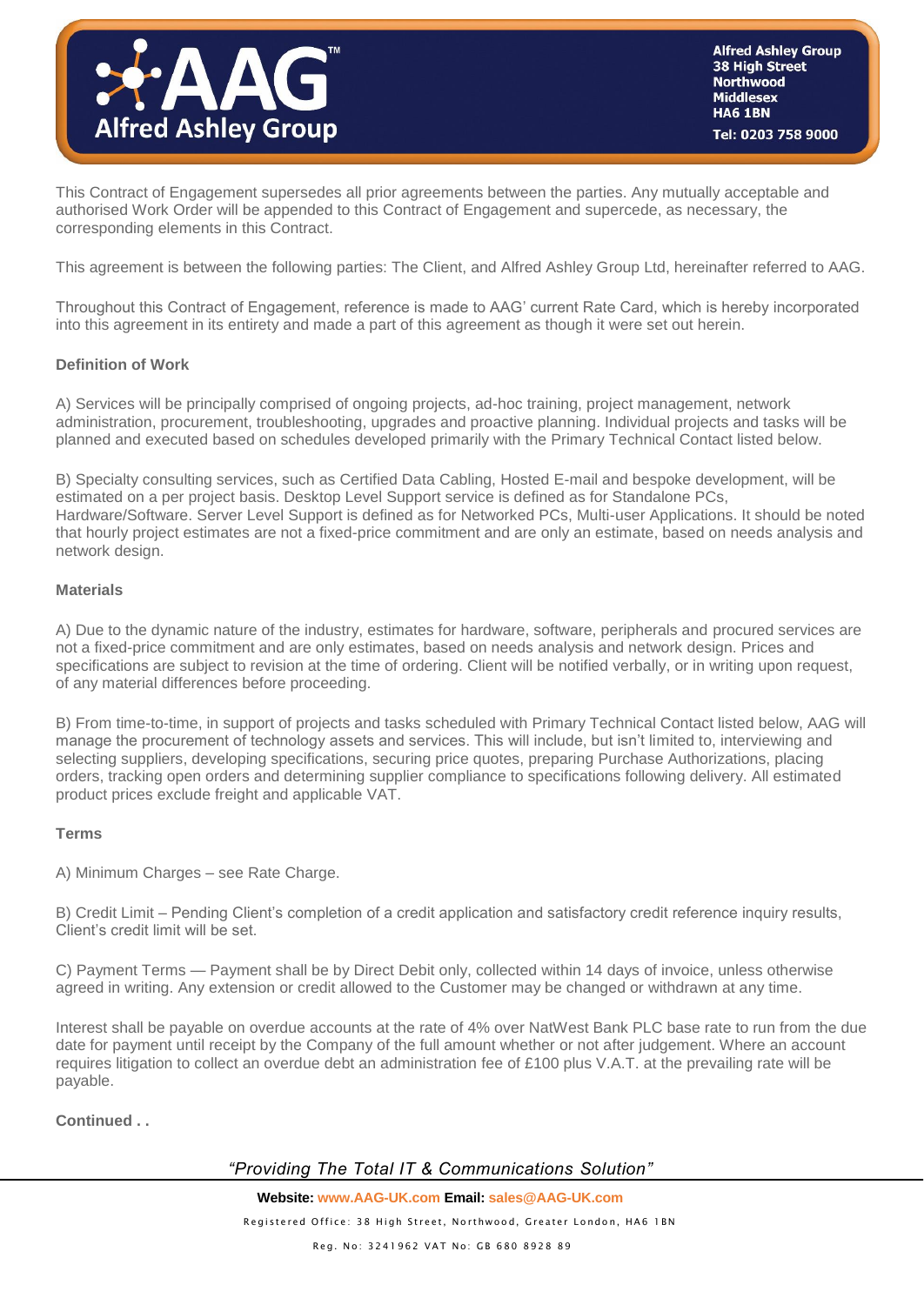AAG reserves the right to deduct late fees from Client's retainer deposit when applicable. In addition, AAG reserves the right to stop all work, until the account is brought current, in the event that any Client invoice is more than 30 days past due. Client agrees to bear full responsibility and reimburse AAG for any and all collection costs incurred by AAG due to Client's non-payment or late payment of fees and other costs enumerated herein. Such collection costs may include but are not limited to, legal fees and court costs.

D) Retainer Deposit — 1 Months deposit is required to consummate this Contract of Engagement.

E) Facilities Description — The Client is provided with a telephone number that is known as the support line, which will be operational between the hours of 09:00 to 17:00 Monday to Friday except for Bank Holidays. Only calls made to this number or emailed will be processed as a helpdesk call. At the point a helpdesk call is made either an immediate response will be given or else an expert in the particular field will respond within the agreed time according to the service Level purchased.

The Support Line number is 0203 758 9010. It is also possible to email support questions to Support@AAG-UK.com.

F) Termination Procedure — The support agreement will continue in 12-monthly periods unless terminated by the Client. Should the need arise to withdraw from the contract a notice period of 3 months is to be given to AAG by the Client prior to the next contract anniversary.

G) Changes to the contract — AAG can change the Conditions (including the charges) at any time. However, in the case of a change of charges, The Client will have a 28 day period, following publishing, in which they may raise any objections.

AAG will publish the changed Conditions 28 days prior to instatement and the Client will have access to and be informed of the location of latest and definitive contract.

H) Software Licensing – AAG does not support unlicensed software. Client represents that all installed software is licensed. In the event that Client has any unlicensed software on premises, Client is responsible for notifying AAG of such so that a remediation plan can be prepared and implemented to assist Client in achieving 100% license compliance. Client is responsible for all media and should maintain an inventory of media. Should AAG attend site and are unable to complete the job due to unavailable media, full payment will still need to be made.

I) Recruiting or Hiring of AAG Staff and Contractors — Client agrees to not recruit or hire or retain any AAG staff and/or outside contractors for employment or work of any kind, either as an employee or an independent contractor, except through AAG, during the duration of AAG servicing Client and for a period of twelve months thereafter. In addition, Client recognises that because of the substantial recruitment and training costs in the Information Technology industry, Client agrees that liquidated damages for such a breach will be 25% of the staff member's or contractor's then current annualized compensation, subject to a £10,000 minimum.

J) Accountability and Change Management — In order to maximize accountability for ensuring the ongoing security, reliability and performance of Client's network, Client agrees that all packaged ("off the shelf" or "shrink-wrapped") and custom software being added to the network will be reviewed and tested by AAG Ltd. Client also agrees that the nominal expense associated with testing software, prior to deployment on the production network, is minimal relative to the potential exposure of introducing untested software into a "live" environment. In the event that there are additional costs or difficulty in getting a software supplier's cooperation in this respect to securing software media, license keys, or documentation, one of the Principal Contacts listed below agrees to inter-cede to secure the software supplier's cooperation. In addition, Client recognises that risk is minimized when AAG evaluates planned software purchases prior to committing to a purchase decision. Please note that there is an £60.00-hour minimum for lab testing of industry specific software. In the event the Client chooses to bypass this recommended course of due diligence, Client agrees that AAG cannot be held responsible for unplanned or untested changes or additions to the network. AAG will give Client the option of having AAG attempt to repair the problem; however, this will be at a 15% rate premium, depending on the nature of the emergency and the level of skill required to solve the problem.

K) Sanctity of Administrator Password — Client agrees that all reasonable attempts will be made to ensure only authorised and properly trained Client employees are privy to the current administrator password(s). AAG recommends that a minimum of two Client employees, but no more than three, be entrusted with this responsibility. In addition, Client agrees that these authorised employees who have access to administrator password(s) will be available for both initial and ongoing training with AAG staff.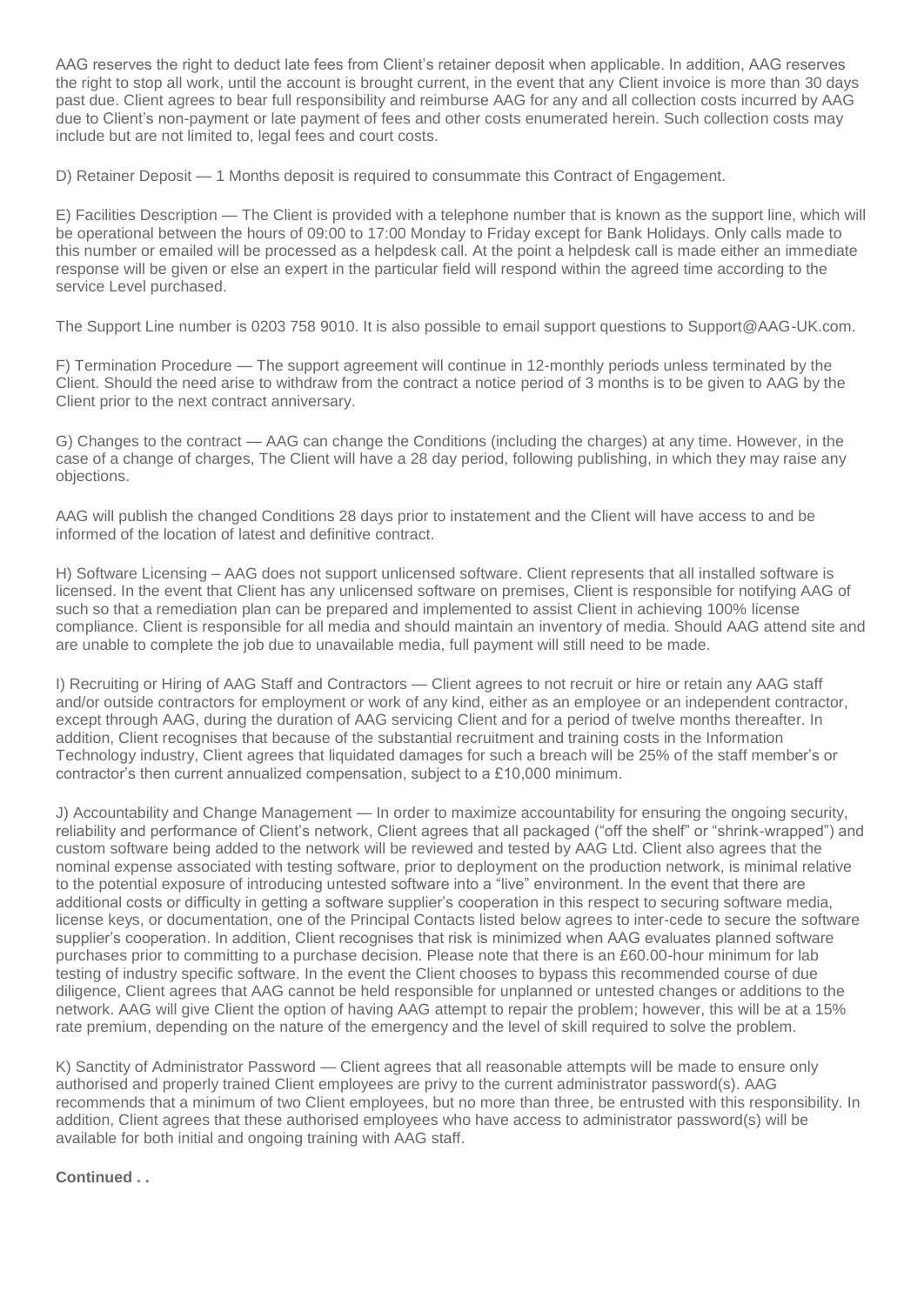L) Risk of Data Loss — Client assumes all risk of data loss from any and all causes or in any way related to or resulting from the repair or service of computer hardware, software or other equipment by AAG Ltd. Client agrees to bear full responsibility for all data backup prior to any repair or service of computer hardware, software or other equipment by AAG Ltd. Client hereby releases AAG from any claim or liability related to data loss for any reason whatsoever.

M) Computer Viruses — AAG agrees to make best effort to protect Client's computer systems from computer viruses providing the client has purchased the necessary recommended anti-virus software. Client assumes all risk of computer viruses and will not hold AAG responsible. Client is responsible for the costs of consulting time and materials required to remove any computer viruses.

N) Indemnification — Client shall indemnify and hold harmless AAG from any and all claims, demands, suits, actions, proceedings, loss, cost and damages of any kind, including reasonable legal fees, caused by or arising out of, or contributed to, in whole or in part, by reasons of any act, omission, professional error, fault, mistake or negligence of AAG Ltd, its employees, agents, representatives or subcontractors in connection with or incidental to the performance of this agreement.

O) Money Back Guarantee — AAG will credit Client in the event that AAG fails to achieve the Service Level Agreement targets specified for problem reports in Appendix A. In the event that AAG fails to achieve said targets on 80% of problem reported by Client during the course of the contract period, AAG agree to recompense Client 15% of the annual retainer value for every 5% achieved below target. This calculation will be done annually but performance statistics will be reviewed and reported monthly by AAG.

P) Jurisdiction — The laws of the England and Wales shall govern this agreement, its terms and conditions. Client agrees that the proper forum for any claim arising under this agreement shall be in London.

## **Principal Contacts**

A) Primary Financial Contact (authorised signer) – Please email contact name(s).

B) Primary Technical Contact (Client on-site project manager, responsible for prioritisation of projects and tasks, authorisation to schedule work and act on-behalf of Primary Financial Contact) – Please email contact name(s).

C) Invoice Contact (invoices will be sent to this person at address listed above; unless listed below, this person is not authorised to request service orders and materials purchases from AAG Ltd) – Please email contact name(s).

D) Additional Authorised Contact(s) – Please list any additional employees beyond (A) and (B) above who can request and authorise service orders and materials purchases from AAG Ltd. – Please email contact name(s).

#### **Enforceability of Surviving Parts**

A) Entire Understanding – This document and any exhibit attached constitute the entire understanding and agreement of the parties, and any and all prior agreements, understandings and representations are hereby terminated and canceled in their entirety and are of no further force and effect.

B) Unenforceability of Provisions – If any provision of this Agreement, or any portion thereof, is held to be invalid and un-enforceable, then the remainder of this Agreement shall nevertheless remain in full force and effect.

# Appendix A **Definitions**

#### **Support Line**

The Support Line is 0203 758 9010. Only calls made to this number or emailed to Support@AAG-UK.com. will be processed as a helpdesk call.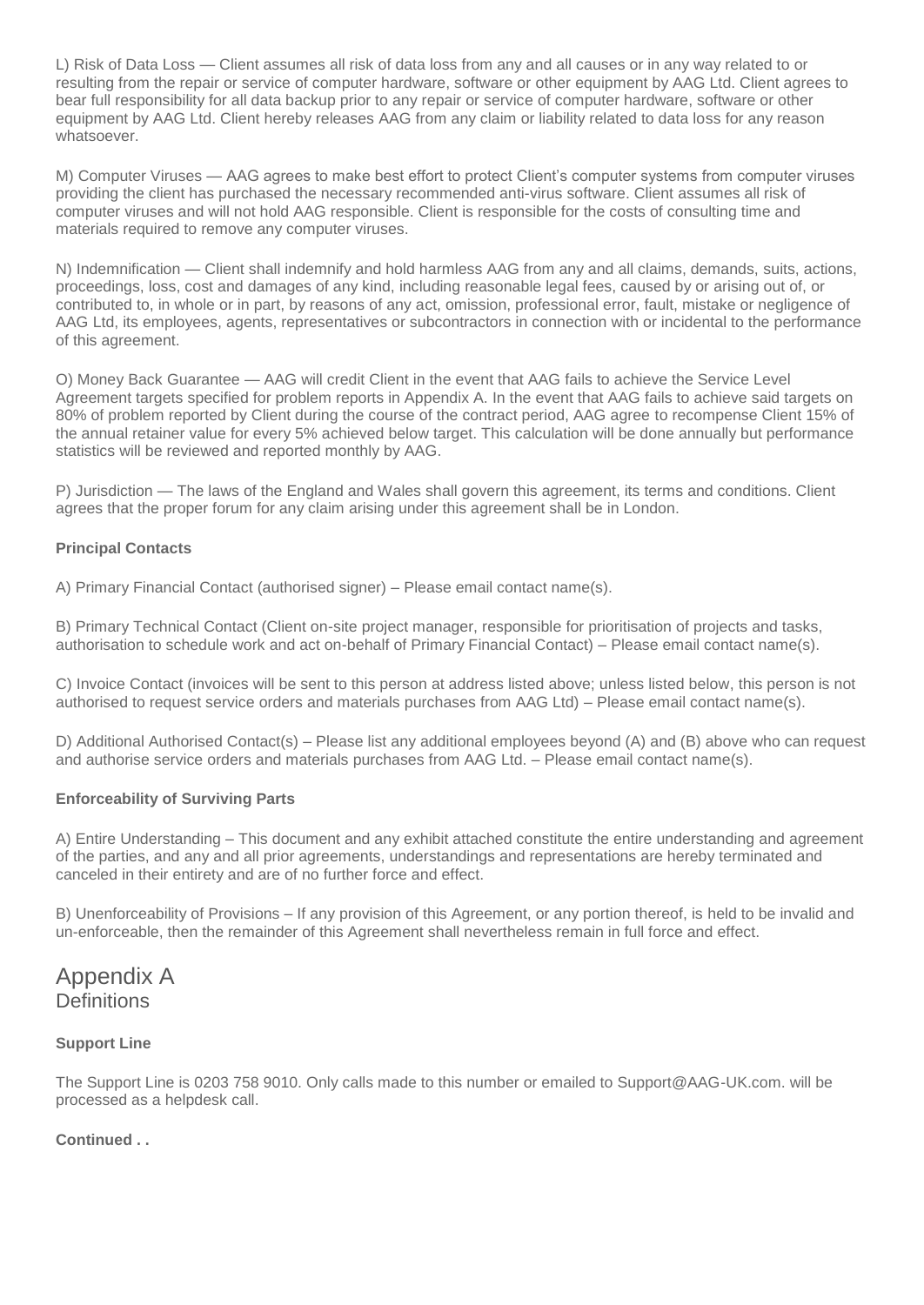#### **Support Request**

For the purposes of this agreement, a Support Request is generally defined as a request for support to fix a defect in existing application code or a request for support that involves no modifications to application code, such as a question.

#### **Work Order**

For the purposes of this agreement, a Work Order is generally defined as any request to make modifications to the functionality of an existing system or any request to add functionality to an existing system. Such requests are only covered under this agreement if under five days of effort.

#### **Escalation Procedure**

There are two levels of support provided under the terms of this Agreement. These levels, which are integrated into the Clients' support process, are defined as follows:

General Support—This is support provided by AAG' help desk when it receives the Support Request from their Client. This represents generalist support. If this level of support cannot resolve the problem, the Support Request is passed to AAG Specialist Support, which are the infrastructure support specialists.

Support Requests are taken and processed by AAG helpdesk as follows:

| <b>Help Desks</b> | <b>Hours</b>    |
|-------------------|-----------------|
| Gold coverage     | 4 Hour Response |
| Silver coverage   | 8 Hour Response |
| Bronze coverage   | No SLA          |

Specialist Support—This is support provided by AAG infrastructure support or subject matter specialist. This level of support does not perform code modifications, if required to resolve the problem. Operational issues will be resolved at this level.

#### **Severity Codes**

The following characteristics are used to identify the severity of a problem report:

- Business and financial exposure
- Work outage
- Number of clients affected
- **Workaround**

It is not necessary (nor is it likely) to have perfect match of each characteristic to categorize a problem report at a particular severity level. A given problem must be judged against each of the characteristics to make an overall assessment of which severity level best describes the problem. AAG and the Client jointly determine the initial severity rating for the Support Request. Level 2 support personnel, when required may then negotiate with the Client to modify this severity after the report is elevated to them.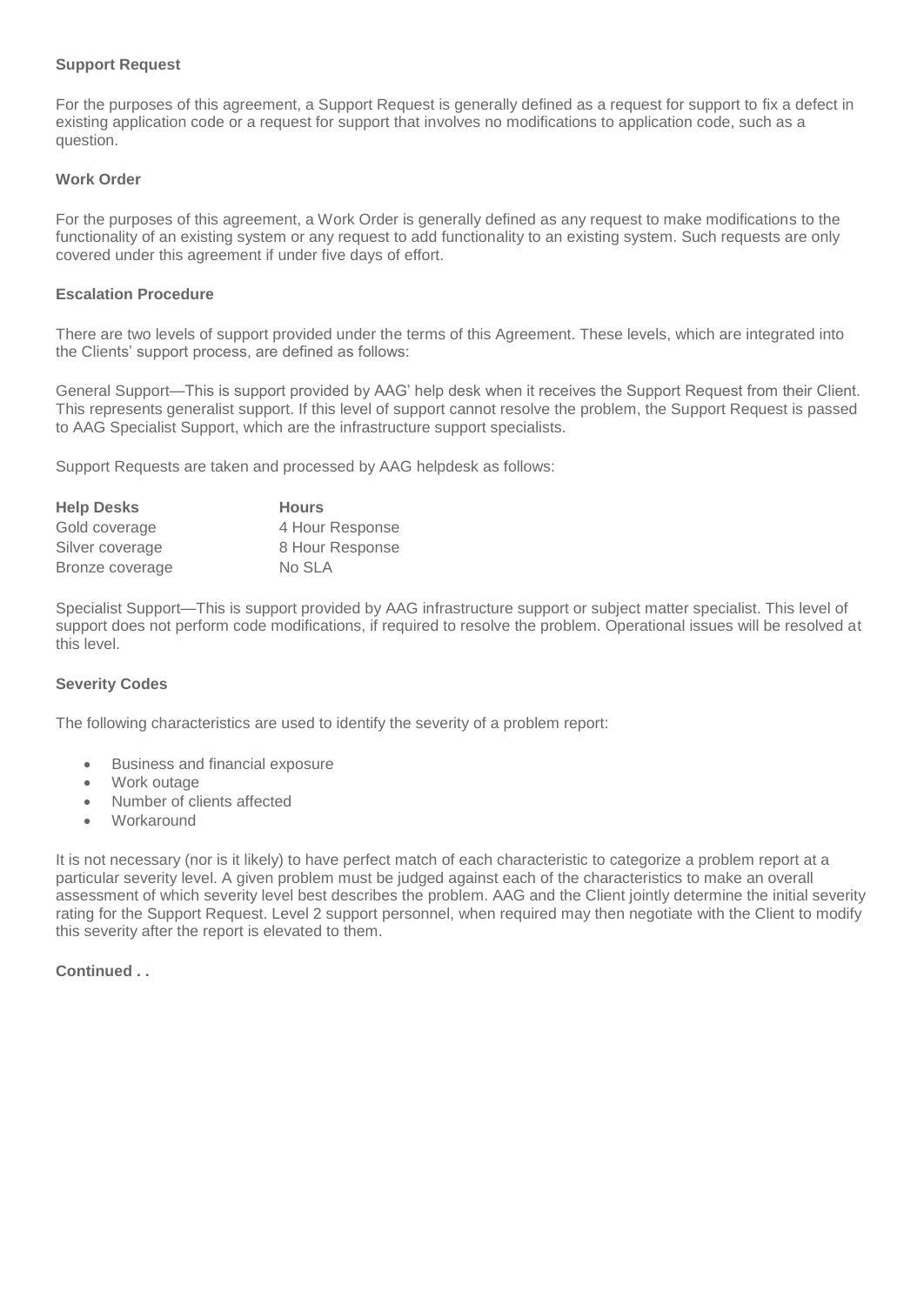The characteristics below do not cover work requests. Severity levels for work requests may carry a different set of characteristics and weightings. Work requests with level of effort more than three days are not covered as part of this service level agreement.

| <b>Severity 1 (Critical)</b>                                                                                                 | <b>Severity 2</b><br>(High)                                                                                                                     | <b>Severity 3 (Medium)</b>                                                                                                                                                                                                                                                      | Severity 4 (Low)                                                                                                                                                  |
|------------------------------------------------------------------------------------------------------------------------------|-------------------------------------------------------------------------------------------------------------------------------------------------|---------------------------------------------------------------------------------------------------------------------------------------------------------------------------------------------------------------------------------------------------------------------------------|-------------------------------------------------------------------------------------------------------------------------------------------------------------------|
| <b>Business and financial</b><br>exposure                                                                                    |                                                                                                                                                 |                                                                                                                                                                                                                                                                                 |                                                                                                                                                                   |
| The application failure<br>creates a serious<br>business and financial<br>exposure.                                          | The<br>application<br>failure creates<br>a serious<br>business and<br>financial<br>exposure.                                                    | The application failure creates a low<br>business and financial exposure.                                                                                                                                                                                                       | The application failure creates a<br>minimal business and financial<br>exposure.                                                                                  |
| <b>Work Outage</b>                                                                                                           |                                                                                                                                                 |                                                                                                                                                                                                                                                                                 |                                                                                                                                                                   |
| The application failure<br>causes the client to be<br>unable to work or perform<br>some significant portion of<br>their job. | The<br>application<br>or perform<br>some<br>significant<br>portion of their<br>job.                                                             | failure causes The application failure causes the client<br>the client to be to be unable to perform some<br>unable to work small portion of their job, but they are still<br>able to complete most other tasks. May<br>also include questions and requests for<br>information. | The application failure causes the<br>client to be unable to perform<br>a minor portion of their job, but they<br>are still able to complete most other<br>tasks. |
| <b>Number of Clients</b><br><b>Affected</b>                                                                                  |                                                                                                                                                 |                                                                                                                                                                                                                                                                                 |                                                                                                                                                                   |
| The application failure<br>affects a large number of<br>clients.                                                             | The<br>application<br>failure affects<br>a large numbe<br>r of clients.                                                                         | The application failure affects<br>a small number of clients.                                                                                                                                                                                                                   | The application failure may only<br>affect one or two clients.                                                                                                    |
| Workaround                                                                                                                   |                                                                                                                                                 | [This bullet carries the heaviest weighting of the characteristics for Severity 1 and 2.]<                                                                                                                                                                                      |                                                                                                                                                                   |
| There is no acceptable<br>workaround to the<br>problem (i.e., the job<br>cannot be performed in<br>any other way).           | There is an<br>acceptable and<br>implemented<br>workaround to<br>the problem<br>(i.e., the job<br>can be<br>performed in<br>some other<br>way). | There may or may not be an acceptable There is likely an acceptable<br>workaround to the problem.                                                                                                                                                                               | workaround to the problem.                                                                                                                                        |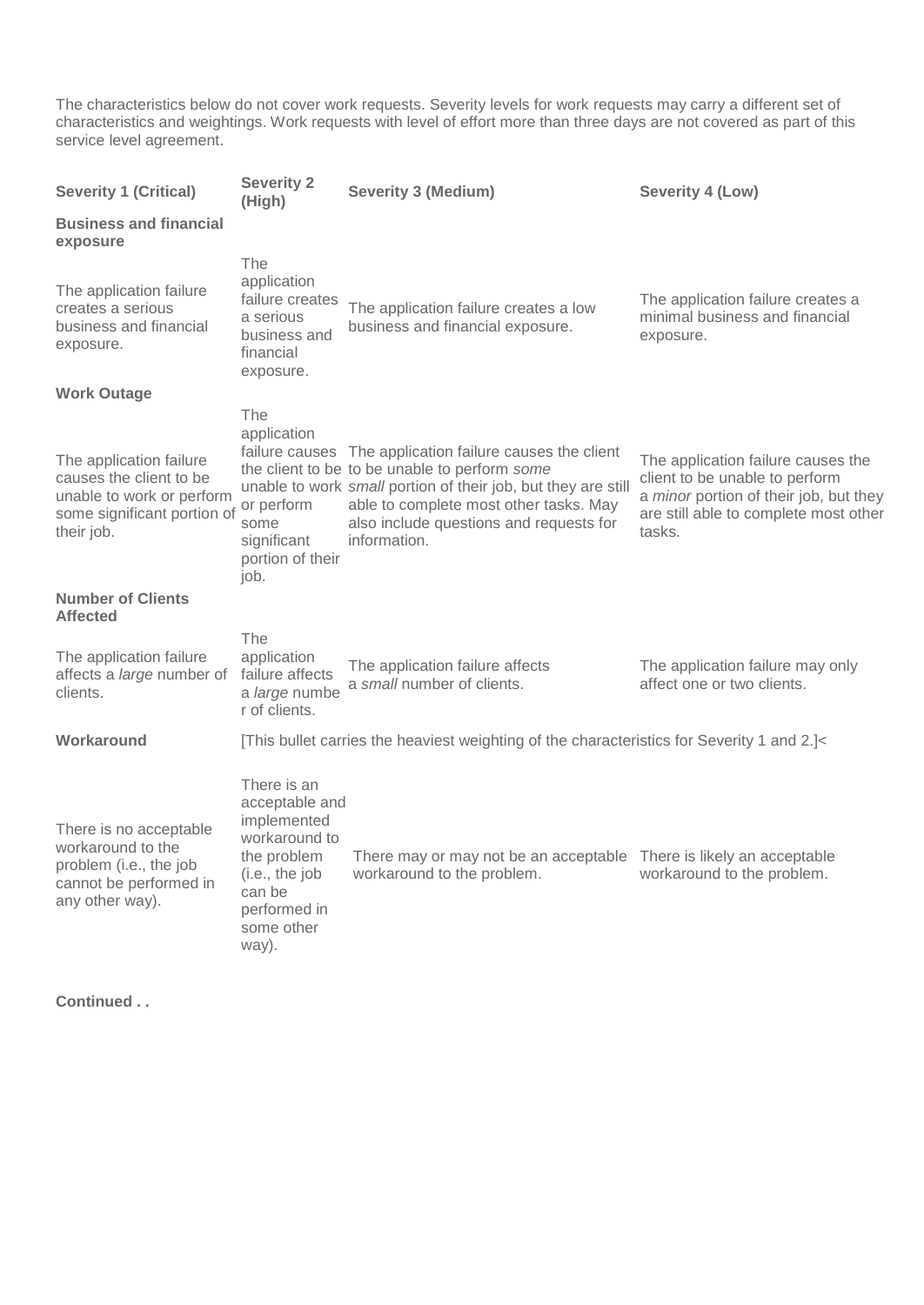# Appendix B Roles and Responsibilities

# **[The Client]**

The Client has the following general responsibilities under this agreement:

- The Client will conduct business in a courteous and professional manner with AAG.
- The Client users, clients, and/or suppliers using the applications stated in the Statement of Work will use the AAG help desk to request support.
- The Client will provide all information required to open a support request.
- The Client will assign severity codes adhering to the correct usage of these codes as defined in this Agreement.
- Once a support request has been submitted, the Client will make themselves available to work with the AAG support resource assigned to the support request.
- The Client will continue to provide AAG access, software, licensing, training, documentation, and support of its fault reporting system.
- The Client will provide all of the necessary and requested documentation, information, and knowledge capital to AAG prior to the start of support of a new application.
- The Client will provide AAG with reasonable access (via remote telecommunications or on-site access at the Clients premises) to copies of the Licensed Software to the extent necessary, in AAG discretion, to enable AAG to meet its support obligations as set forth in this Agreement.
- The Client, at its sole expense, will provide access via the Internet. AAG shall be entitled to use this Internet connection in discharging its responsibilities under this Agreement. AAG shall have no liability to the Client if AAG' ability to render support is impaired by the Clients' inability to provide telecommunications functionality required for remote support.

## **AAG**

AAG has the following general responsibilities under this agreement:

- AAG will conduct business in a courteous and professional manner with the Client.
- AAG will log all information from the Client required to establish contact information, document the nature of the problem and the Client's hardware/network environment (as applicable).
- AAG will attempt to resolve problems remotely on the first response.
- AAG will be the interface on behalf of the Client to development and other organizations as appropriate.
- AAG will obtain the Clients' approval before problem report closure.
- AAG will provide helpdesk reports on a regular basis.
- AAG will work within the customers' procedures/systems wherever possible.